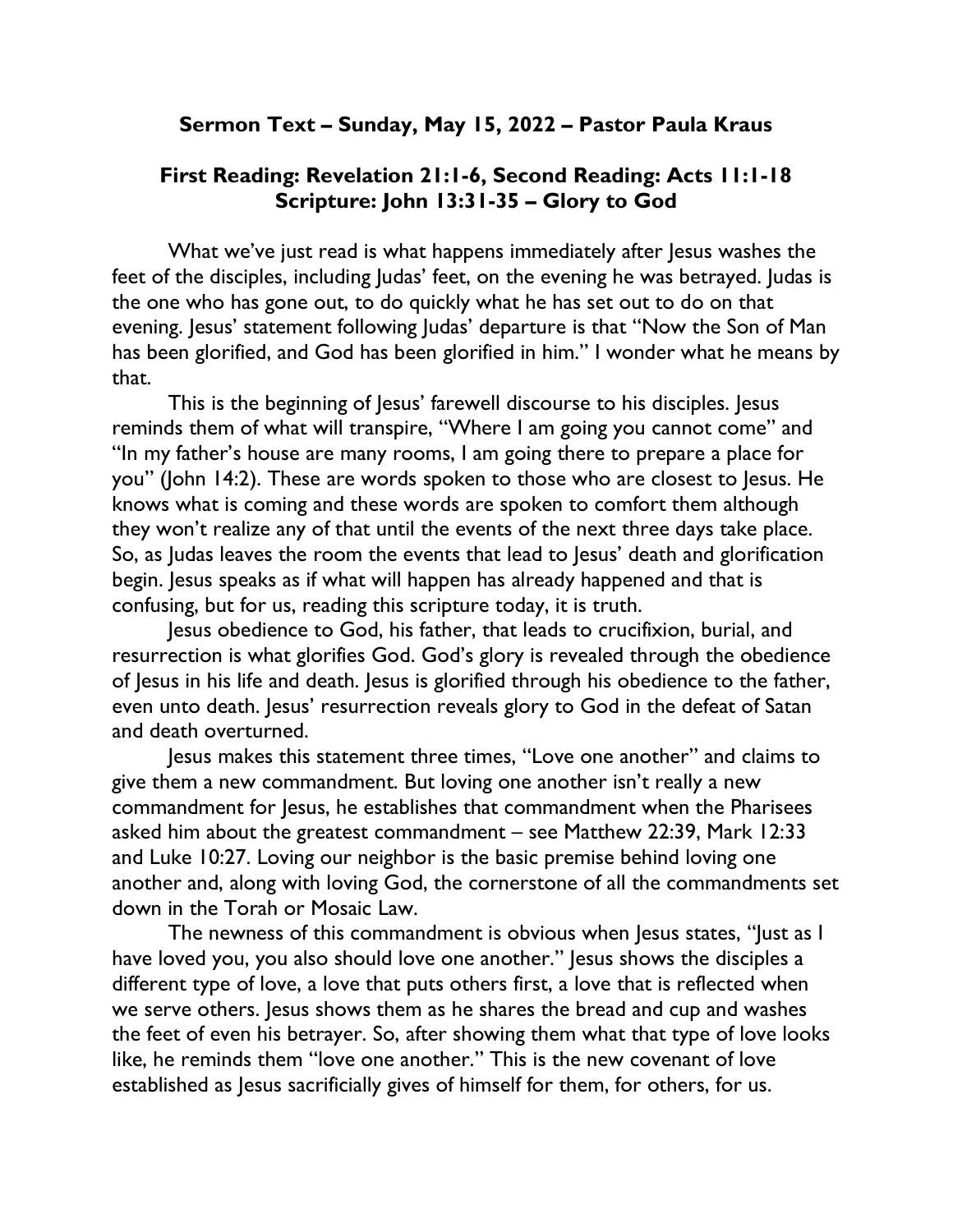This is God's covenant of love which binds us to God and one another. Jesus, in his farewell discourse covered over the following three chapters in John, outlines the promises God makes to them and consequently to us. The few verses we read this morning from Revelation also remind us of God's promises in this 'new covenant'. There will be a new heaven and new earth, God is making all things new and it started with Jesus. "All things are made new by the presence of Christ: a new heaven, a new earth, a new way to love one another through his example."<sup>1</sup> That is why we praise God in response.

In this covenant of love we are joined together in discipleship and bonds of Christian faith, sound familiar? Those words are from the Preamble to the Design of the Christian Church (Disciples of Christ) and spoken this morning as an affirmation of faith in our call to worship. Why is that important? We are a church of the covenant and it is important to our faith that we know what that means and respond appropriately. In legal terms, covenant means a binding agreement between two parties, it's a two-way promise. But unlike a contract which is more forceful and by nature includes penalties, a covenant is binding because it is for the mutual benefit of the agreeing parties. In modern times we would consider a covenant more of a spiritual agreement rather than a legally binding contractual arrangement.

There are several 'covenants' we are familiar with from Old Testament times, the covenant God makes with Noah – to never again destroy the earth and symbolized by a rainbow. The covenant God makes with Abraham that his children would become a great nation. The Mosaic Covenant between God and the nation of Israel that is characterized within the Torah. Then there is the Davidic Covenant where God promises that a king from the line of David would reign eternally in God's kingdom. This new covenant that Jesus tells his disciples of and that we remember symbolically at our time of communion, assures us that everyone who does not resist the 'continual' drawing of the Holy Spirit on their hearts will be drawn to Jesus through repentance and faith, reconciled to God, and forgiven of their sins.

With the exception of the promise God makes to Noah and Noah's family, each of these covenants come with a caveat. Abraham's children will become a great nation through Abraham's faith in God, the nation of Israel will flourish as God's chosen people if they obey the laws set forth in the Torah, and David's line

<sup>&</sup>lt;sup>1</sup> Helsel, Carolyn B. "Fifth Sunday of Easter: Connecting the Reading to Scripture: John 13:31-35." Connections A Lectionary Commentary for Preaching and Worship, Year C. Volume 2: Lent through Pentecost. Green, Joel B., Long, Thomas G., Powery, Luke A., and Rigby, Cynthia L. Westminster John Knox. 2018. pp. 262-263. Print.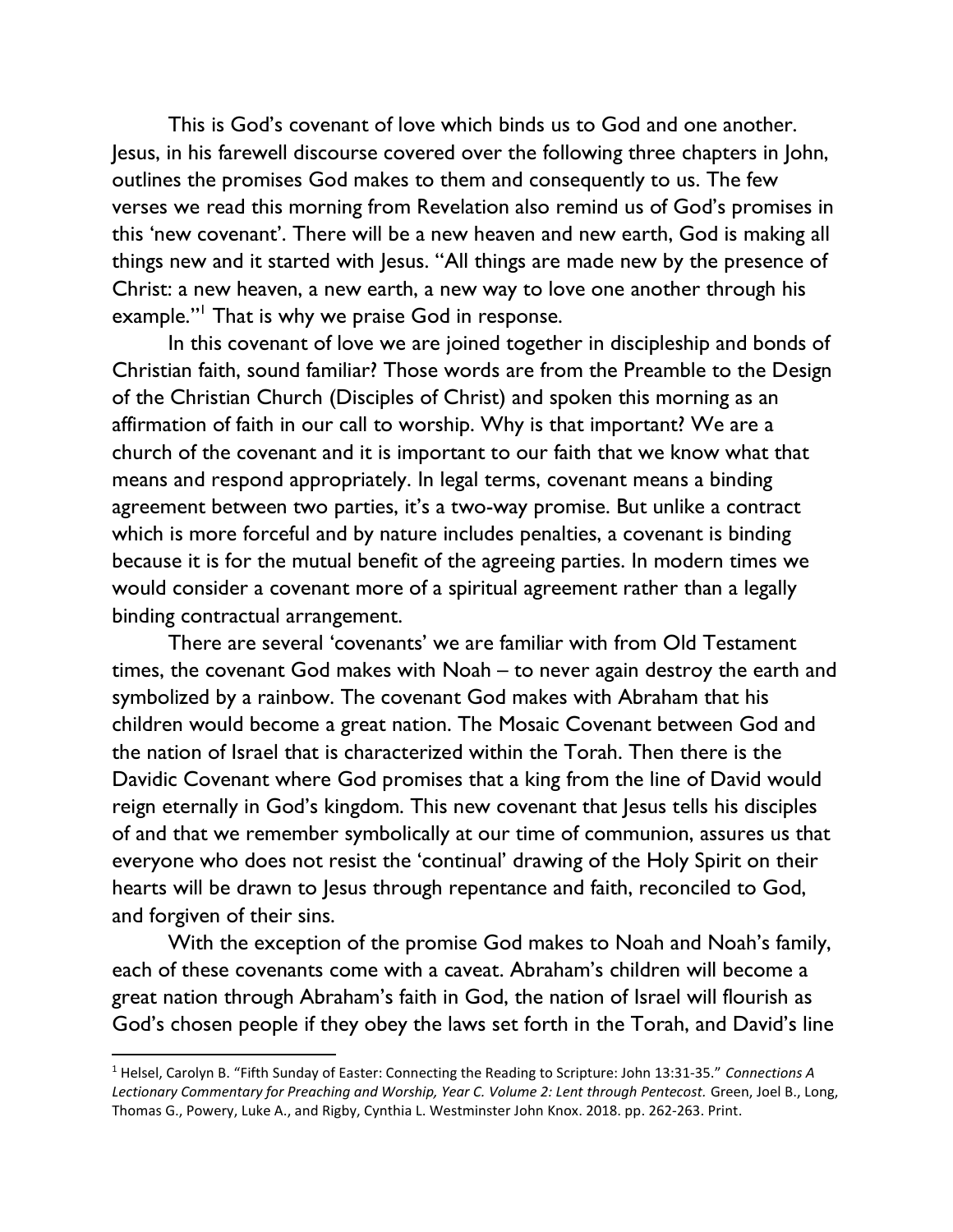will reign on Israel's throne forever as they remain faithful to the one true God. We too have a caveat in this new covenant that Jesus established. If we confess Jesus as the Christ, the Son of the living God, and proclaim him Lord and Savior of the world – then we shall become children of God and shall have eternal life in God's kingdom on earth as it is in heaven.

That is what we do as Christians, and the affirmation of faith that we recited this morning begins with that phrase – our faith rests solely on that claim. That said, what does it really mean for us to claim to be a church of the new covenant – which is what the Christian Church (Disciples of Christ) claims to be. That is something we should probably take time to understand since that is the foundation of our beliefs.

Think about – why are we a church – what is it about this gathering of people from different walks of life that makes us a church? We know when this 'church' was established, and we have some knowledge of the people who have worshiped here over the years, our past Pastors and those who have left us with a lasting legacy. At some point however something started here, on this very spot, that didn't exist prior to some people getting together.

The answer to that can be found in the first paragraph of the Preamble we recited this morning. "As members of the Christian Church, we confess that Jesus is the Christ, the Son of the living God, and proclaim him Lord and Savior of the world." Out of that belief and that confession a church was established at the corner of South Keystone Avenue and Lincoln Street.

And contained in that same 'Preamble' or affirmation of faith are these words, "We rejoice in God, maker of heaven and earth, and in God's covenant of love which binds us to God and to one another." We are bound to one another because of love; because of Jesus' new commandment to "Love one another." That is what makes us a church, a congregation – worshiping together out of love for one another to bring glory to God. Being a church in covenant means we willingly bind ourselves to God and to one another, in discipleship and in obedience to Christ, in the bonds of Christian faith. These are all words taken from the Preamble to the Design of the Christian Church (Disciples of Christ).

I think because we choose to worship together, no one is forced or coerced to join this congregation, that there are things we must do in response to this 'covenant of love.' Jesus makes this statement in the scripture we read this morning, "Just as I have loved you, you also should love one another." But, this covenant extends beyond the local congregation, we are also covenantally bound to Disciple congregations throughout the region of West Virginia and